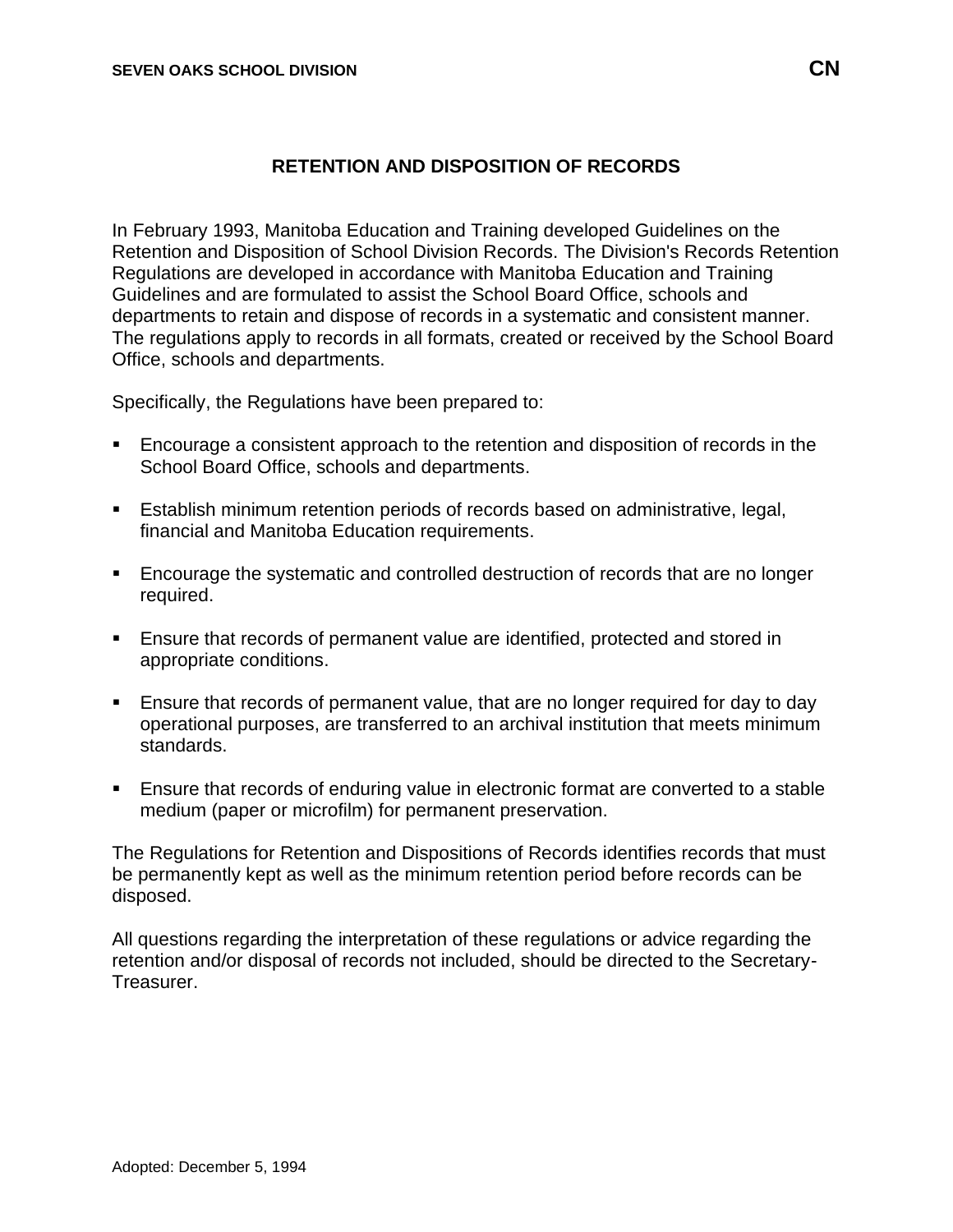## **SCHOOL BOARD/ADMINISTRATION**

|     |                                                                                                                                                                                                        | <b>MINIMUM</b><br><b>RETENTION</b> |
|-----|--------------------------------------------------------------------------------------------------------------------------------------------------------------------------------------------------------|------------------------------------|
| 1.  | Agenda/Notice of Meetings of the School Board.                                                                                                                                                         | 7 Years                            |
| 2.  | Bylaws.                                                                                                                                                                                                | Permanent                          |
| 3.  | <b>Election Appeals.</b>                                                                                                                                                                               | 7 Years                            |
| 4.  | <b>Legal Opinions.</b>                                                                                                                                                                                 | Permanent                          |
| 5.  | <b>Minutes - School Board approved</b><br>including all records accepted as part of minutes.                                                                                                           | Permanent                          |
| 6.  | <b>Trustee election records.</b>                                                                                                                                                                       | 7 Years                            |
| 7.  | Trustee oaths and declarations.                                                                                                                                                                        | Permanent                          |
| 8.  | Verbatim recordings of board proceedings,<br>e.g., audio tape, videotape, or stenographer's notebook.                                                                                                  | 1 Year                             |
| 9.  | Accident reports i.e., students, staff and vehicles<br>(but not including buses).                                                                                                                      | 7 Years                            |
| 10. | Administrative guidelines - division/district.                                                                                                                                                         | Until<br>Superseded                |
| 11. | <b>Administrative reports - Annual Division Action Plan (ADAP),</b><br>High School Action Plan etc.                                                                                                    | 7 Years                            |
| 12. | <b>Archives/Records Management</b><br>Records disposition documentation.<br>a.<br>Permanent                                                                                                            |                                    |
|     | b.<br>Inventory of non current or inactive records in storage.<br>Records transfer list for archival records.<br>c.<br>d.<br>Records on use of archival materials - log or<br>register of researchers. | Permanent<br>Ongoing<br>Permanent  |
| 13. | <b>Board of Reference - Awards</b><br>Note: copies are stored permanently in the Department's<br>school division/district formation files.                                                             | 7 Years                            |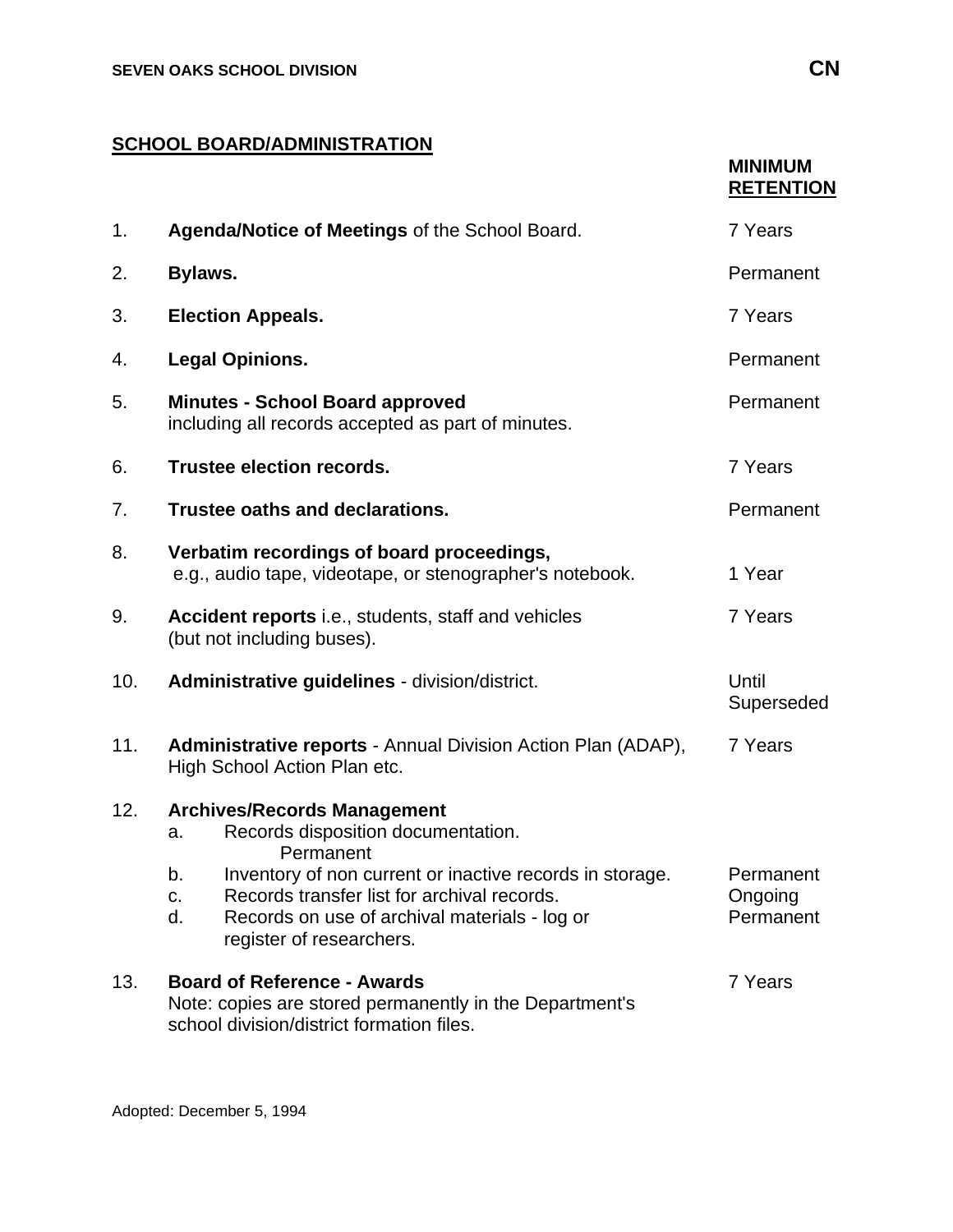| 14. | <b>Correspondence:</b> and supporting documentation maintained<br>in a subject file, generated or received, except correspondence<br>that is part of a case file or other record series listed elsewhere<br>on this schedule:                                                                                                                                                                                                                          |                                           |
|-----|--------------------------------------------------------------------------------------------------------------------------------------------------------------------------------------------------------------------------------------------------------------------------------------------------------------------------------------------------------------------------------------------------------------------------------------------------------|-------------------------------------------|
|     | Routine correspondence of no continuing fiscal,<br>a.<br>legal or administrative value (including informational                                                                                                                                                                                                                                                                                                                                        | 7 Years                                   |
|     | copies, letter of transmittal, invitations and cover letters).<br>Other correspondence may include significant policy or<br>b.<br>decision - making legal, fiscal or administrative information.                                                                                                                                                                                                                                                       | 7 Years                                   |
| 15. | <b>Curriculum documents.</b>                                                                                                                                                                                                                                                                                                                                                                                                                           | Until<br>Superseded                       |
| 16. | Electronic systems documents - records necessary for retrieval<br>of information retained in machine readable format, including<br>user guide; internal memoranda; system or subsystem definition,<br>flowchart or outline; list of index of programs and codes; detailed<br>program description and documentation; job control or work flow<br>records; system specifications; file specifications; input and output<br>specifications and test data. | Until<br>Superseded                       |
| 17. | <b>Grant records</b><br>Supporting documentation and reports for grants that<br>a.                                                                                                                                                                                                                                                                                                                                                                     | 7 Years                                   |
|     | have been awarded.<br>b.<br>Supporting documentation for grant applications that<br>have been rejected.                                                                                                                                                                                                                                                                                                                                                | 7 Years                                   |
| 18. | <b>Insurance records</b><br>Policies.<br>a.                                                                                                                                                                                                                                                                                                                                                                                                            | Until<br>Superseded<br>7 Years<br>7 Years |
|     | b.<br>Claims including Workers Compensation Board claims.<br>Reports of theft, arson, vandalism, property damage or<br>c.<br>similar occurrences.                                                                                                                                                                                                                                                                                                      |                                           |
| 19. | <b>Litigation records</b><br>Significant i.e., precedent setting.<br>a.<br>b.<br>Routine.                                                                                                                                                                                                                                                                                                                                                              | Permanent<br>7 Years                      |
| 20. | <b>Policy Manual - division/district.</b>                                                                                                                                                                                                                                                                                                                                                                                                              | Until<br>Superseded                       |
| 21. | <b>Safety records</b> - fire, health and boiler etc.                                                                                                                                                                                                                                                                                                                                                                                                   | 7 Years                                   |
| 22. | School administrative reports.                                                                                                                                                                                                                                                                                                                                                                                                                         | 7 Years                                   |

Adopted: December 5, 1994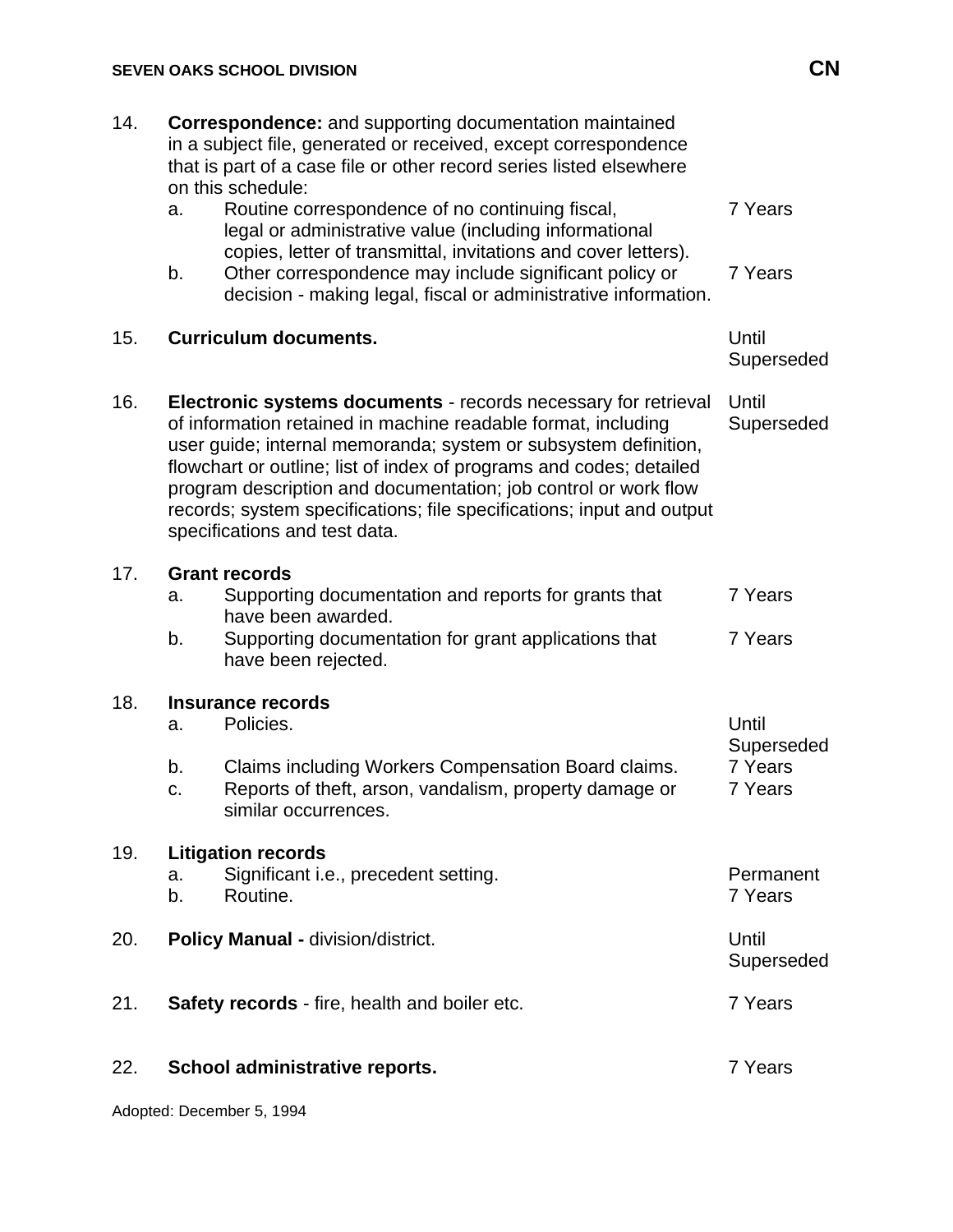| 23.               | Workplace, Safety & Health Records.<br>WHMIS.<br>a.<br>b.<br>Training.                                                                          | As per Legislative<br>Requirements |
|-------------------|-------------------------------------------------------------------------------------------------------------------------------------------------|------------------------------------|
|                   | <b>FINANCIAL MANAGEMENT</b>                                                                                                                     |                                    |
| 1.                | Accounts payable/receivable including requisitions,<br>purchase orders, invoices and receipts.                                                  | 10 Years                           |
| 2.                | Agreements i.e., purchasing/leasing, service and maintenance.                                                                                   | $Term + 1$<br>Year                 |
| 3.                | Bank statement and cancelled cheques.                                                                                                           | 10 Years                           |
| 4.                | <b>Budgets.</b><br>Approved budget.<br>a.<br>Final working papers.<br>b.                                                                        | Permanent<br>10 Years              |
| 5.                | Debentures/Mortgages.                                                                                                                           | Term + 5 Years                     |
| 6.                | <b>Deposit Books.</b>                                                                                                                           | 10 Years                           |
| 7.                | <b>Financial statements - audited and supplementary reports.</b>                                                                                | Permanent                          |
| 8.                | <b>Investment records.</b>                                                                                                                      | 10 Years                           |
| 9.                | Journals.                                                                                                                                       | Permanent                          |
| 10.               | Ledgers.<br>General.<br>a.<br>Subledgers.<br>b.                                                                                                 | Permanent<br>Permanent             |
| 11.               | <b>Loans &amp; Cancelled Notes.</b>                                                                                                             | 10 Years                           |
| 12.               | <b>Tenders &amp; Quotes.</b>                                                                                                                    | 10 Years                           |
| PAYROLL/PERSONNEL |                                                                                                                                                 |                                    |
| 1.                | Garnishments, assignments, and attachments of employee<br>salaries.                                                                             | 10 Years                           |
| 2.                | <b>Leaves</b> - records of employee requests for and/or<br>authorizations given to employees to use sick,<br>vacation, personal or other leave. | 10 Years                           |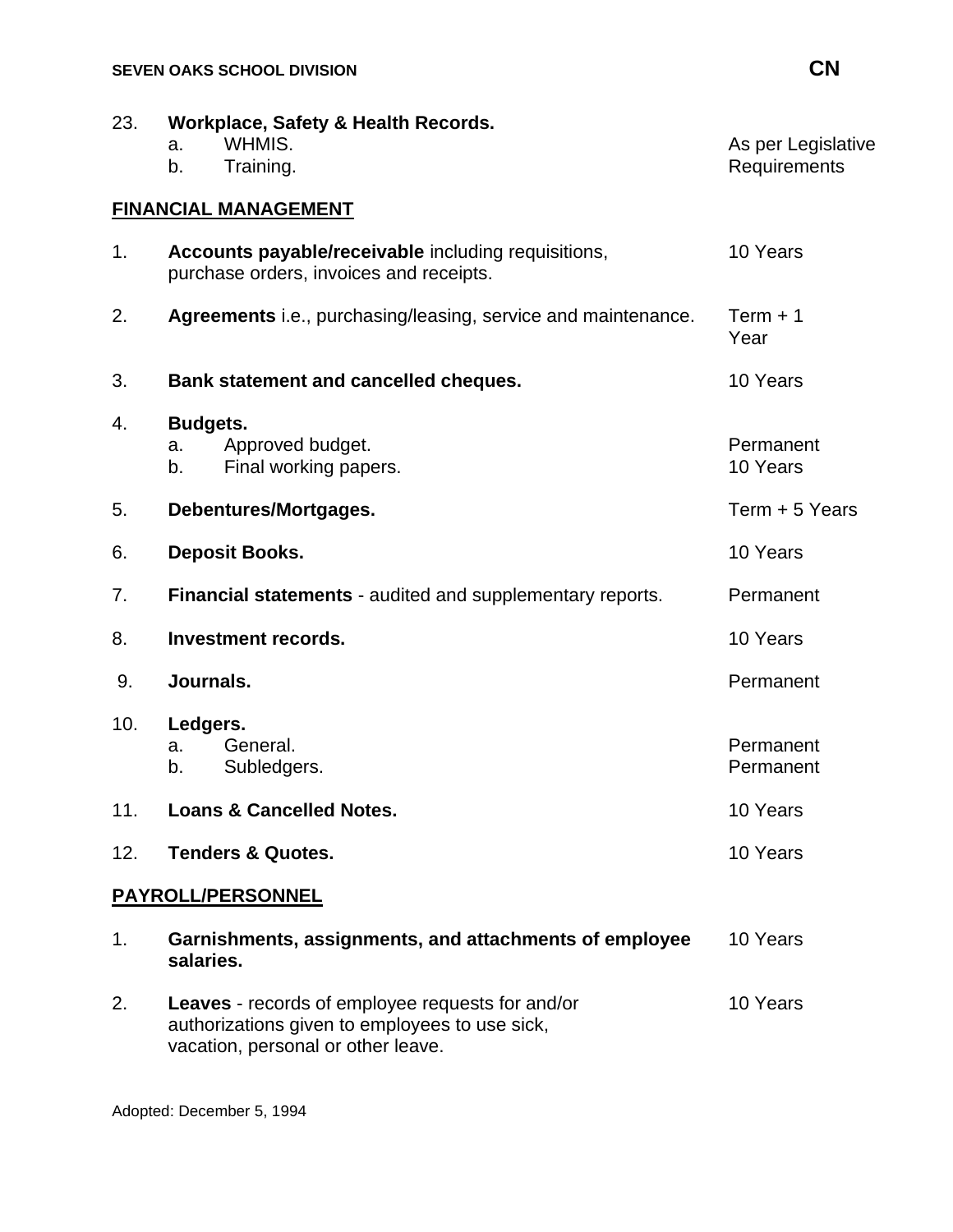| 3.                               | <b>Payroll administration records.</b>                                                                                                                                                                                        | 10 Years                  |
|----------------------------------|-------------------------------------------------------------------------------------------------------------------------------------------------------------------------------------------------------------------------------|---------------------------|
| 4.                               | <b>Payroll deductions.</b>                                                                                                                                                                                                    | Permanent                 |
| 5.                               | Payroll registers.                                                                                                                                                                                                            | Permanent                 |
| 6.                               | Arbitration awards and documentation.                                                                                                                                                                                         | Permanent                 |
| 7.                               | <b>Collective Agreements.</b>                                                                                                                                                                                                 | Permanent                 |
| 8.                               | Grievance records.                                                                                                                                                                                                            | Permanent                 |
| 9.                               | Job application records.<br>Solicited.<br>a.<br>Unsolicited.<br>b.                                                                                                                                                            | 2 Years<br>1 Year         |
| 10.                              | <b>Personnel files</b> i.e., application form, contract,<br>evaluation report.                                                                                                                                                | Permanent                 |
| <b>BUILDING &amp; PROPERTIES</b> |                                                                                                                                                                                                                               |                           |
| 1.                               | Capital construction file, including but not limited to bids,<br>construction agreements, tender documents, specifications,<br>contracts, performance guarantees, inspection reports,<br>and environmental impact statements. | Permanent                 |
| 2.                               | <b>Certificate of Title.</b>                                                                                                                                                                                                  | Permanent                 |
| 3.                               | <b>Engineering reports.</b>                                                                                                                                                                                                   | Permanent                 |
| 4.                               | Maintenance, repair, equipment installation records, including<br>but not limited to request for service, work order, record of<br>work done, and summary or log of service performed.                                        | 3 Years                   |
| 5.                               | Plans, maps, designs, surveys and photographs for buildings<br>or other facilities owned by the school division/district.                                                                                                     | Life of Bldg.<br>+ 1 year |
| 6.                               | <b>Property inventory</b> covering vehicles, machinery and equipment.                                                                                                                                                         |                           |
| <b>TRANSPORTATION</b>            |                                                                                                                                                                                                                               |                           |

## 1. **Accident Reports -** school buses. **Notify 1. Accident Reports -** school buses. 2. **Ridership training and school bus evacuation records.** 2 Years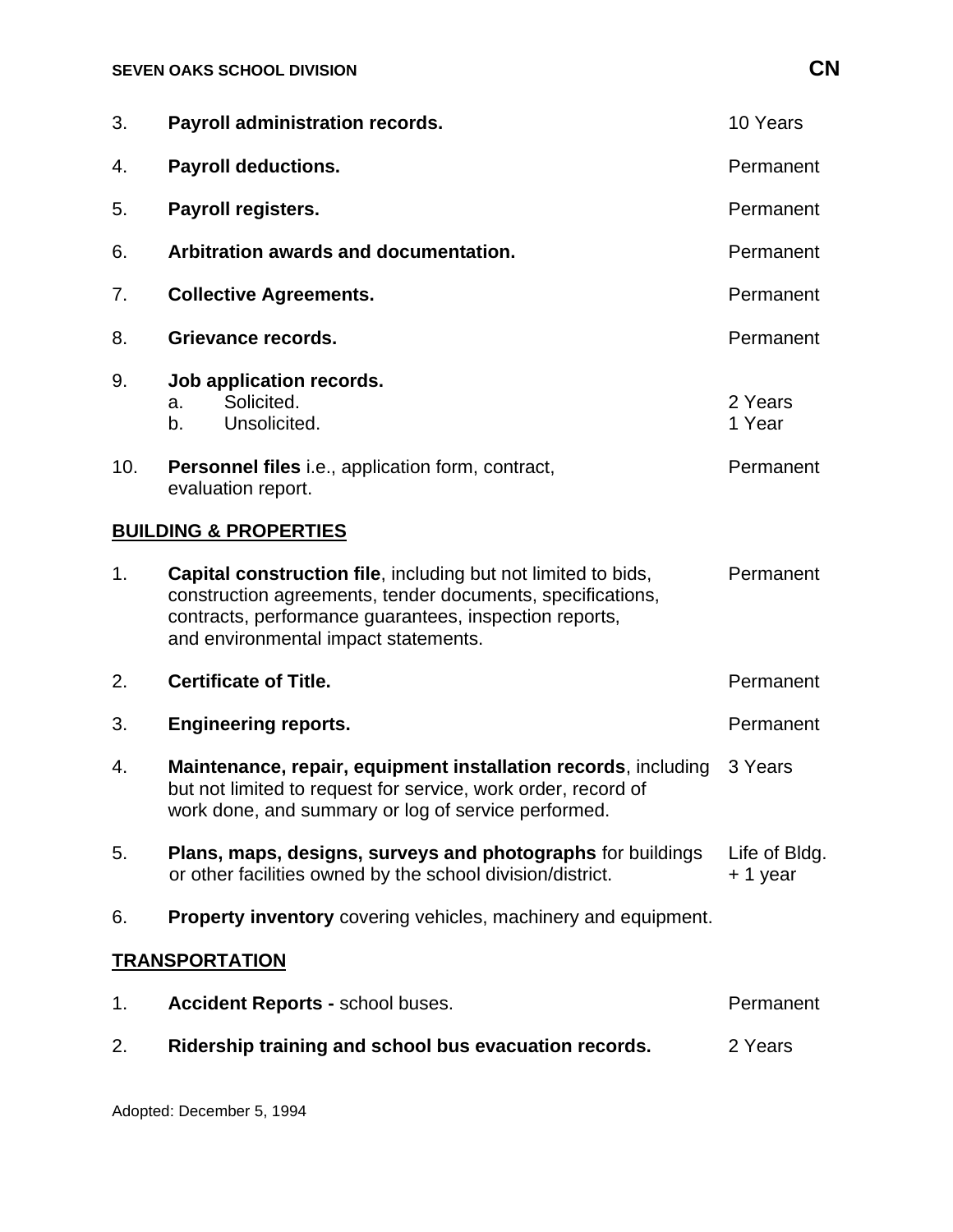## **SEVEN OAKS SCHOOL DIVISION CN**

| 3.                        | School bus purchases and disposal records.                                                                                                                                              | 1 Year after<br>disposition<br>of bus             |
|---------------------------|-----------------------------------------------------------------------------------------------------------------------------------------------------------------------------------------|---------------------------------------------------|
| 4.                        | School bus ridership list or pupil transportation<br>eligibility record for common carriers and contract buses,<br>including names of students for each route.                          | 2 Years                                           |
| 5.                        | School bus route schedule or diagram, including location<br>and times of stops.                                                                                                         | 2 Years                                           |
| 6.                        | <b>Transportation report</b> - providing information for each trip,<br>by each bus.                                                                                                     | 2 Years                                           |
| 7 <sub>1</sub>            | Vehicle Inspection, repair and maintenance record,<br>including gasoline and oil consumption.                                                                                           | 1 Year after<br>disposition of<br>bus             |
|                           | <b>SCHOOL ADMINISTRATION</b>                                                                                                                                                            |                                                   |
| 1.                        | <b>Accident reports</b><br>Note: for copies sent to div./dist. office see General<br>Administration no. 1.                                                                              | 3 Years                                           |
| 2.                        | <b>Budget</b>                                                                                                                                                                           | 3 Years                                           |
| 3.                        | Correspondence, general<br>Routine correspondence of no continuing fiscal,<br>a.<br>legal or administrative value (including letters of<br>transmittal, invitations and cover letters). | 1 Year                                            |
|                           | b.<br>Other correspondence containing fiscal, legal or<br>administrative information.                                                                                                   | 1 Year                                            |
| 4.                        | <b>Course records</b><br>Teacher's grade records, test scores and marking<br>a.<br>sheets.                                                                                              | 2 Years                                           |
|                           | b.<br>Examination paper, mastercopy.<br><b>Examination answer papers</b><br>C.<br>course                                                                                                | 2 Years<br>$\frac{1}{2}$ Year after<br>completion |
| 5.                        | <b>Crisis response/Emergency Plan.</b>                                                                                                                                                  | Until<br>Superseded                               |
| 6.                        | <b>Inventory, of supplies, equipment, textbooks etc.</b>                                                                                                                                | Until<br>Superseded                               |
| Adopted: December 5, 1994 |                                                                                                                                                                                         |                                                   |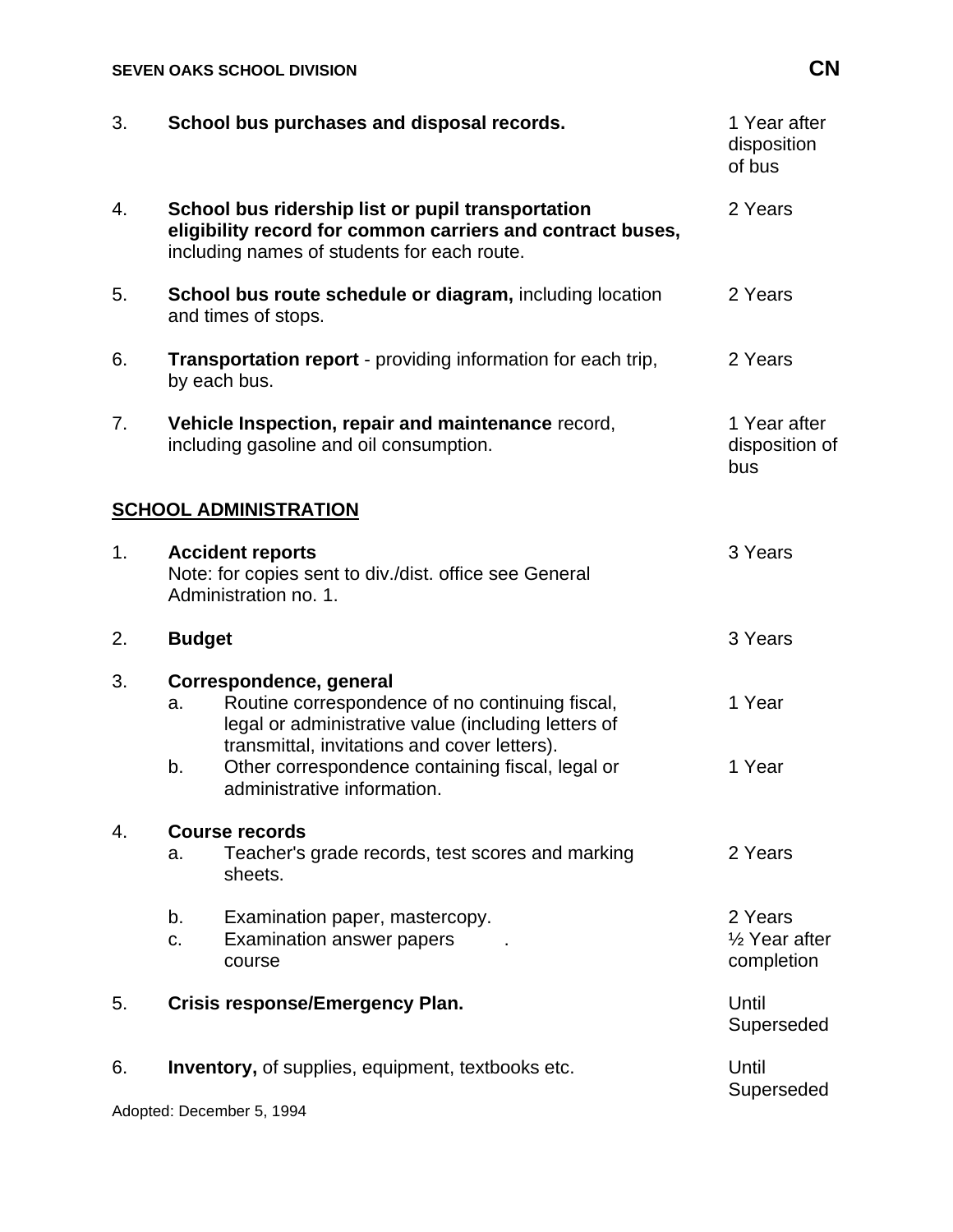| 7.  | Master timetable, noting courses offered,<br>teacher course allocations, enrolments.                                                                                                                                                                                                               | 5 Years                            |
|-----|----------------------------------------------------------------------------------------------------------------------------------------------------------------------------------------------------------------------------------------------------------------------------------------------------|------------------------------------|
| 8.  | Minutes, i.e., staff, department, administrative,<br>workplace safety and health, and student council meetings.                                                                                                                                                                                    | 3 Years                            |
| 9.  | <b>Personnel files.</b>                                                                                                                                                                                                                                                                            | Term of<br>employment              |
| 10. | School accounts and records.                                                                                                                                                                                                                                                                       | 10 Years                           |
| 11. | <b>School administrative reports e.g., annual reports of the</b><br>principal on enrolments, staffing, curriculum, facilities etc.                                                                                                                                                                 | 5 Years                            |
| 12. | <b>School curriculum</b><br><b>School Initiated Courses.</b><br>a.<br><b>Student Initiated Projects.</b><br>b.<br>Course catalogues.<br>C.                                                                                                                                                         | 3 Years<br>3 Years<br>5 Years      |
| 13. | <b>School policies/regulations.</b>                                                                                                                                                                                                                                                                | Until<br>Superseded                |
| 14. | <b>School financial statements.</b>                                                                                                                                                                                                                                                                | 10 Years                           |
|     | Note: School Yearbooks should be held in school, division<br>or district libraries.                                                                                                                                                                                                                |                                    |
|     | <b>STUDENT RECORDS</b>                                                                                                                                                                                                                                                                             |                                    |
| 1.  | Academic records i.e., Senior 1,2,3, & 4.                                                                                                                                                                                                                                                          | Permanent                          |
| 2.  | <b>Enrolment files include:</b><br>Daily attendance.<br>a.                                                                                                                                                                                                                                         | Permanent                          |
|     | Annual enrolment (Sept./Feb.).<br>b.<br>Monthly enrolment reports.<br>c.                                                                                                                                                                                                                           | 10 Years<br>10 Years               |
| 3.  | <b>Special files</b> may include reports on or of school clinicians,<br>students' medical situations, probation records, abuse<br>matters, custody issues, individual education etc.<br>Student in system - inactive file.<br>a.<br>Graduates.<br>b.<br>Others i.e., withdrawals, transfers.<br>C. | Permanent<br>Permanent<br>10 Years |

Adopted: December 5, 1994 **IMPORTANT:** It is recommended that the Principal establish